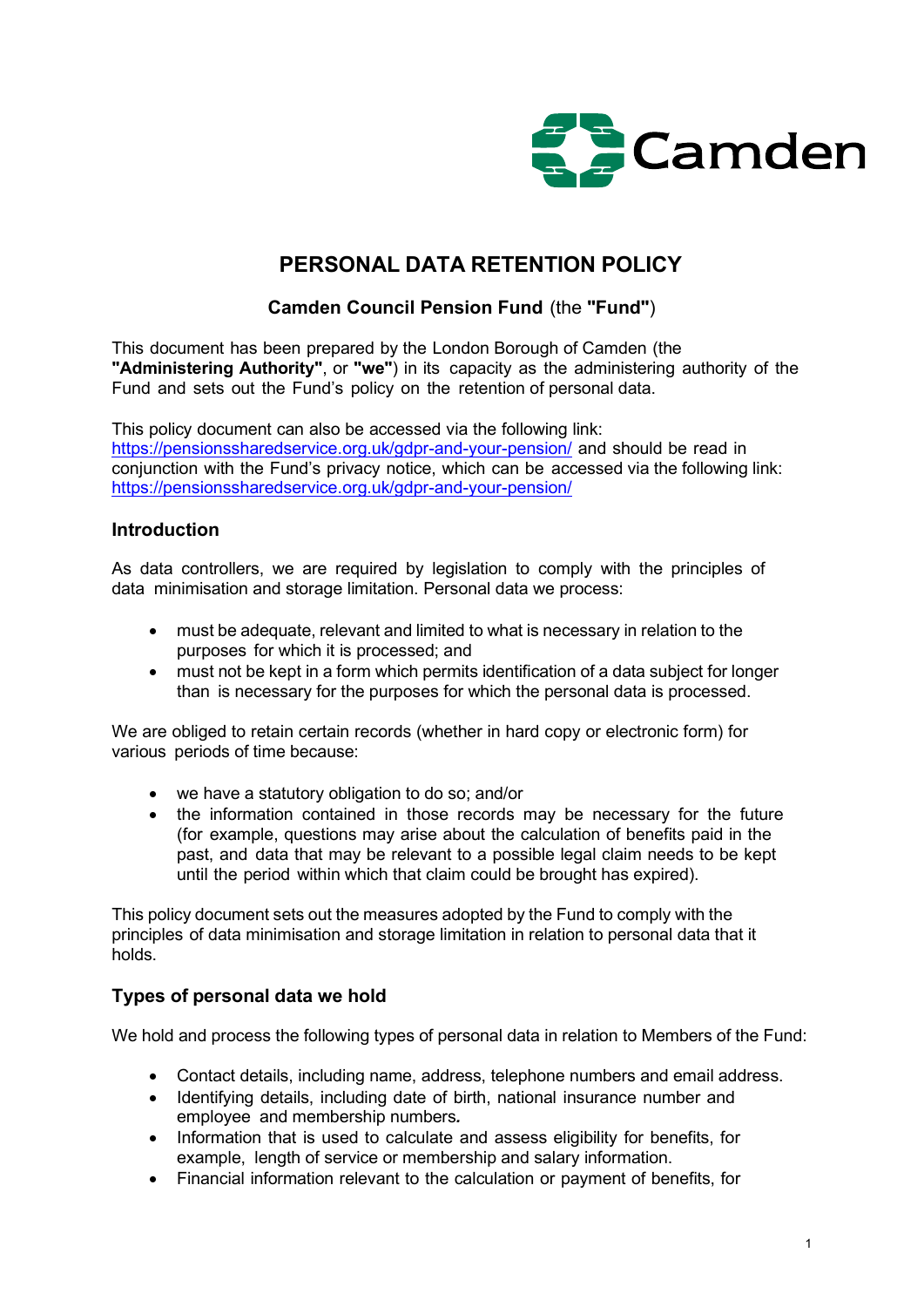example, bank account and tax details.

- Information about the Member's family, dependents or personal circumstances, for example, marital status and information relevant to the distribution and allocation of benefits payable on death.
- Information about the Member's health, for example, to assess eligibility for benefits payable on ill health, or where the Member's health is relevant to a claim for benefits following the death of a Member of the Fund.
- Information about a criminal conviction if this has resulted in the Member owing money to the Member's employer or the Fund and the employer or Fund may be reimbursed from the Member's benefits.

### Retention periods for personal data

In compiling our policy on the retention of personal data, we have taken into account the guidelines on the retention of personal data as set out by / in:

- Information and Records Management Society;
- The National Archives:
- HMRC compliance handbook manual CH15400;
- Lord Chancellor's Code of Practice on the Management of Records issued under Section 46 of the Freedom of Information Act 2000;
- ICO's retention policy;
- EU Article 29 Working Party guidance; and
- The Pension Regulator's code of practice 14 for public service pension schemes.

Data protection legislation requires that we retain personal data for no longer than is necessary in order to fulfil the purpose(s) for which it is processed. Given the long term nature of pensions, we need to ensure that personal data is retained to:

- comply with our legal and regulatory obligations regarding the payment of pensions from the Fund; and
- deal with any questions or complaints that we may receive about our administration of the Fund.

Personal data will be retained for the greater of:

- such period as the Member (or any Beneficiary who receives benefits after the Member's death) are entitled to benefits from the Fund and for a period of 15 years after those benefits stop being paid;
- 100 years from the Member's date of birth:
- 100 years from the date of birth of any Beneficiary who received benefits from the Fund after the Member's death.

During any period when we retain personal data, we will keep that personal data up to date and take all reasonable steps to ensure that inaccurate data is either erased or rectified without delay. We will periodically review the personal data that we retain and consider whether it is still required; any personal data that we no longer require will be destroyed.

### Member's and Beneficiary's rights

Beneficiaries form a wider category of people who receive benefits from the Fund, for example the active/deferred/pensioner Member's spouse / child(ren) / dependants who may receive benefits from the Fund following a Member's death. Members of the Fund